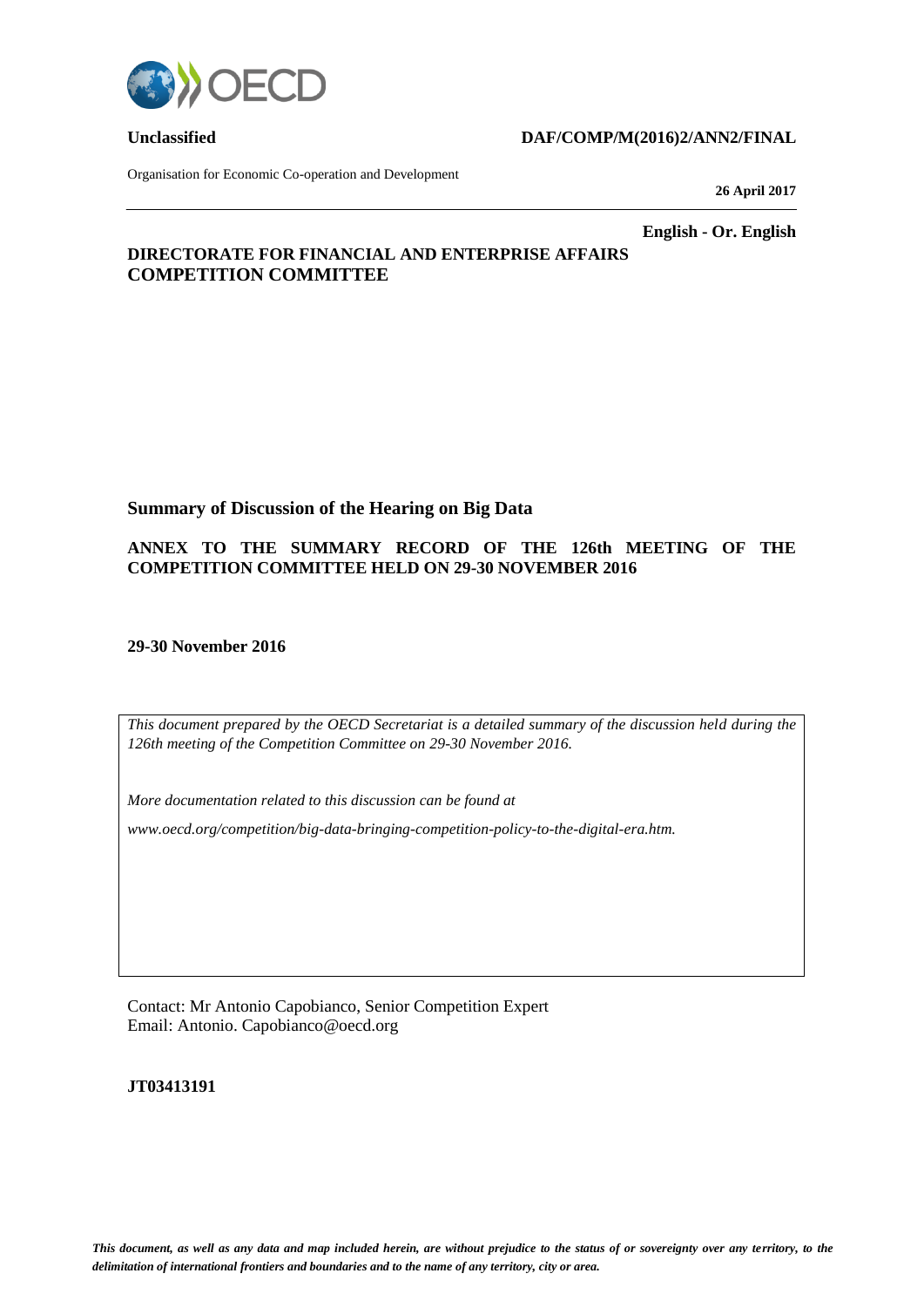# *SUMMARY OF DISCUSSION OF THE HEARING ON BIG DATA*

## *By the Secretariat*

The Competition Committee held a Hearing on Big Data in the afternoon of 29th November 2016 chaired by Professor Frédéric Jenny. The discussion was based on the background note Big Data: Bringing Competition Policy to the Digital Era prepared by the OECD Secretariat, with the support of Professor Maurice Stucke. The discussion benefitted from presentations by a panel of experts from academia, private sector and public agencies:

- **Maurice Stucke** (Professor of Law at the University of Tennessee and co-founder of the Konkurrenz Group)
- **Hal Varian** (Chief Economist at Google and Professor at Berkeley School of Information)
- **Geoffrey Manne** (Executive Director of the International Centre for Law and Economics and member of the FCC's Consumer Advisory Committee)
- **Annabelle Gawer** (Professor of Digital Economy at the University of Surrey)
- **Alec Burnside** (Managing Partner at Cadwalader)

The Hearing on Big Data aimed at identifying some of the competition challenges from the increasing use of consumer data for business purposes, and to discuss possible reactions by competition authorities and other agencies. The chairman opened the roundtable by introducing the panellists and organised the session in three parts: a first part on the impact of Big Data on innovation and market power; a second part about the implications of big data for competition law enforcement; and a short third part about whether other regulations should be applied or even substitute the role of competition policy.

# **1. Impact of Big Data on innovation and market power**

After introducing the economics of platforms, **Professor Annabelle Gawer** explained that while Big Data is a new concept, not all competition problems raised by Big Data are necessarily new. Indeed, traditional platforms facing high fixed costs and serving as an interface between multiple products benefit from economies of scale and scope. Likewise, multi-sided markets pre-dating the digital revolution already gave rise to network effects. It is also a common misconception that network effects necessarily lead to winner-takesall markets, as there are many counterexamples of markets with network effects that have not been monopolised.

However, unlike traditional markets involving simple money transactions between consumers and suppliers, Big Data has blurred the line between agents operation on the demand side and on the supply side of the market, allowing users of an online service to behave simultaneously as consumers and suppliers of data. In turn, that data can be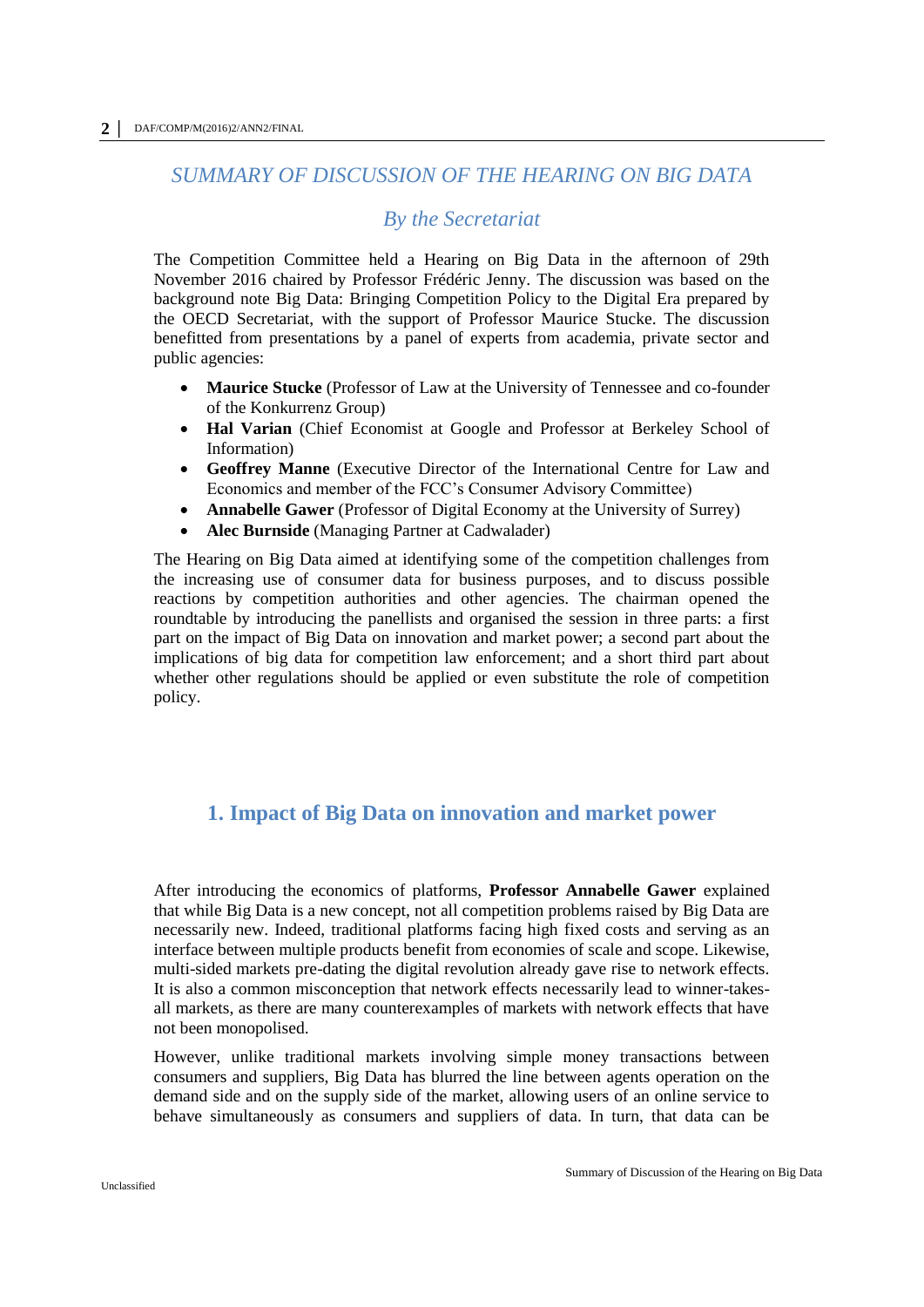immediately used by the service provider to improve the quality of the service, leading to a real-time feedback loop that was not observed before.

Next the floor was given to **Professor Hal Varian**, who argued that data does not necessarily act as a barrier to entry since, regardless of its size, data is nowadays very cheap to collect, can be easily generated by small companies through multiple mechanisms (point of sale cash registers, weblogs, sensors…) and faces decreasing returns to the number of observations.

Professor Varian also claimed that the so called user feedback loops resemble a supply phenomenon known as learning-by-doing, which is present in virtually all industries. Data is generally useless unless it can be turned into knowledge and action using data analytics, which requires heavy investment in complementary assets such as hardware, software and expertise. Due to cloud computing and open source tools, some of the fixed costs of these investments have been converted into variables costs, allowing small companies to enter the market more easily. Therefore, data is not valuable per se; instead, business success depends more on the ability of high technology companies to develop new predictive algorithms, incorporate new regressors into the analysis and attract labour with expertise.

Finally, Professor Varian noted that in digital markets we can usually observe incumbents competing across several products, as well as a dynamic competitive pressure exerted by entrants that are constantly coming with new ideas.

## **2. Implications for competition law enforcement**

In the second part of the discussion on competition law enforcement, **Professor Maurice Stucke** noted that one objective is to examine whether market forces will always provide consumers with mechanisms to protect their privacy interests. He argued that while market forces allow for an increasing number of free products and services, consumers feel that they have lost control over their own data. As Professor Stucke explained, datadriven networks effects may enable companies to exert market power in quality competition, such as the reduction of consumer privacy (for instance, by acquiring sensitive data or using data in ways that are contrary to consumers' wishes). These network effects are not inherently good or bad, as they can also improve the quality of the product, but they should still be considered as part of the competitive analysis. Since firms with market power can degrade privacy protection below levels that many consumers prefer, we cannot assume the online markets are self-correcting. Competition officials, however, are increasingly acknowledging privacy protection can be a parameter of quality competition.

A second question is whether the competition agencies have the tools to assess the implications of Big Data on competition. Unfortunately, most competition tools, including the SSNIP test, are centred on price effects, and we still lack the sophisticated analytical tools to access non-price parameters. Alternative tools such as the SSNDQ test (for a small but significant and non-transitory decrease in quality) were proposed in an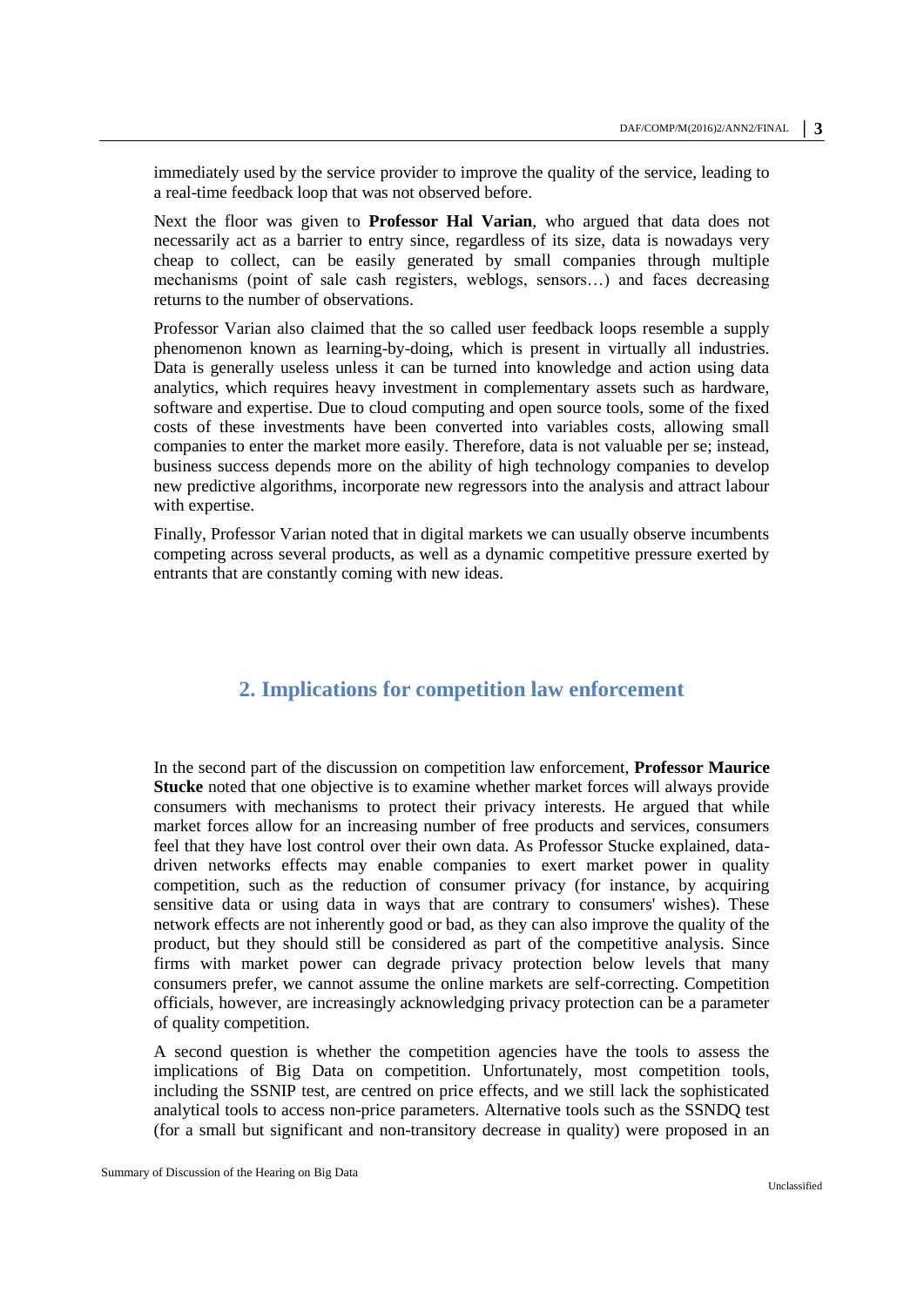earlier OECD roundtable, but they are still hard to implement in the absence of good quality measures. Professor Stucke concluded his presentation with some recommendations for competition authorities, such as identifying intersections between privacy and competition policy, stronger cooperation between different regulatory agencies, developing new tools to measure quality effects and tackling data-related exclusionary practices. Another challenge with data-driven mergers is that they can defy the conventional antitrust categories (horizontal, vertical or conglomerate).

Differently from Professor Stucke's view, **Mr. Geoffrey Manne** submitted that antitrust law is not well suited to promote privacy rights, which should be a matter of consumer protection law. As Mr. Manne explained, firms do not need to have market power in order to violate privacy rights and, even if they do, it would still be necessary to prove that such conduct would amount to an abuse of dominance.

He also pointed out that not all product characteristics are necessarily relevant for a competitive analysis: despite the claims that consumers value privacy, there is evidence that consumers are usually willing to disclose sensitive information for a small reward, suggesting that the value of privacy is lower than what it is usually considered. Therefore, incorporating privacy into antitrust has the risk of increasing the level of subjectivity in competition law enforcement, due to the inherent difficulties of measuring consumers' willingness to pay for privacy and, eventually, it could prevent companies from using data to actually improve the quality of their products.

Finally, in order to respond to the frequent concern that data could be used to monopolise an industry, Mr. Manne reinforced Professor Varian's arguments that data is cheap and can be collected from many alternative sources, particularly due to the massive size of the data broker industry.

The intervention of the last panellist, **Mr. Alec Burnside**, supported instead the views of Professor Stucke concerning the nexus between competition policy and privacy, even though he recognised that, in many situations, violations of privacy rights should not raise antitrust concerns (for instance, when undertaken by a small firm in a competitive market). However, Mr. Burnside suggested that privacy law alone may not suffice, since we observe in digital markets constant violations of the fundamental principle that data should be only used for the purposes that the individual (data subject) consented.

Finally, Mr. Burnside noted the importance of consistency between competition policy and consumer protection, referring to the recent work of the European Data Protection Supervisor on that subject.

At this stage, the chairman opened the floor to the delegates whose jurisdictions had previous experience with some of the issues discussed by the panellists, turning first to BIAC, and then to Germany, France, the European Union and the United States.

**BIAC** gave the floor to Chris Meyers, Associate General Counsel of Antitrust from Microsoft, who reinforced Professor Varian's remarks that data is abundant and has only value when properly structured and categorised. He then moved on to share Microsoft's perspective that many of the existing antitrust tools, analytical frameworks and theories of harm can be applied to the analysis of data-driven mergers and unilateral conducts, while still recognizing the importance of considering the specificities of data environments.

BIAC added three further points. Firstly, as a result of the many consumer gains involved, Big Data does not systematically cause harm and should not thus be subject to per se treatment. Secondly, regardless of network effects or feedback loops that might lead to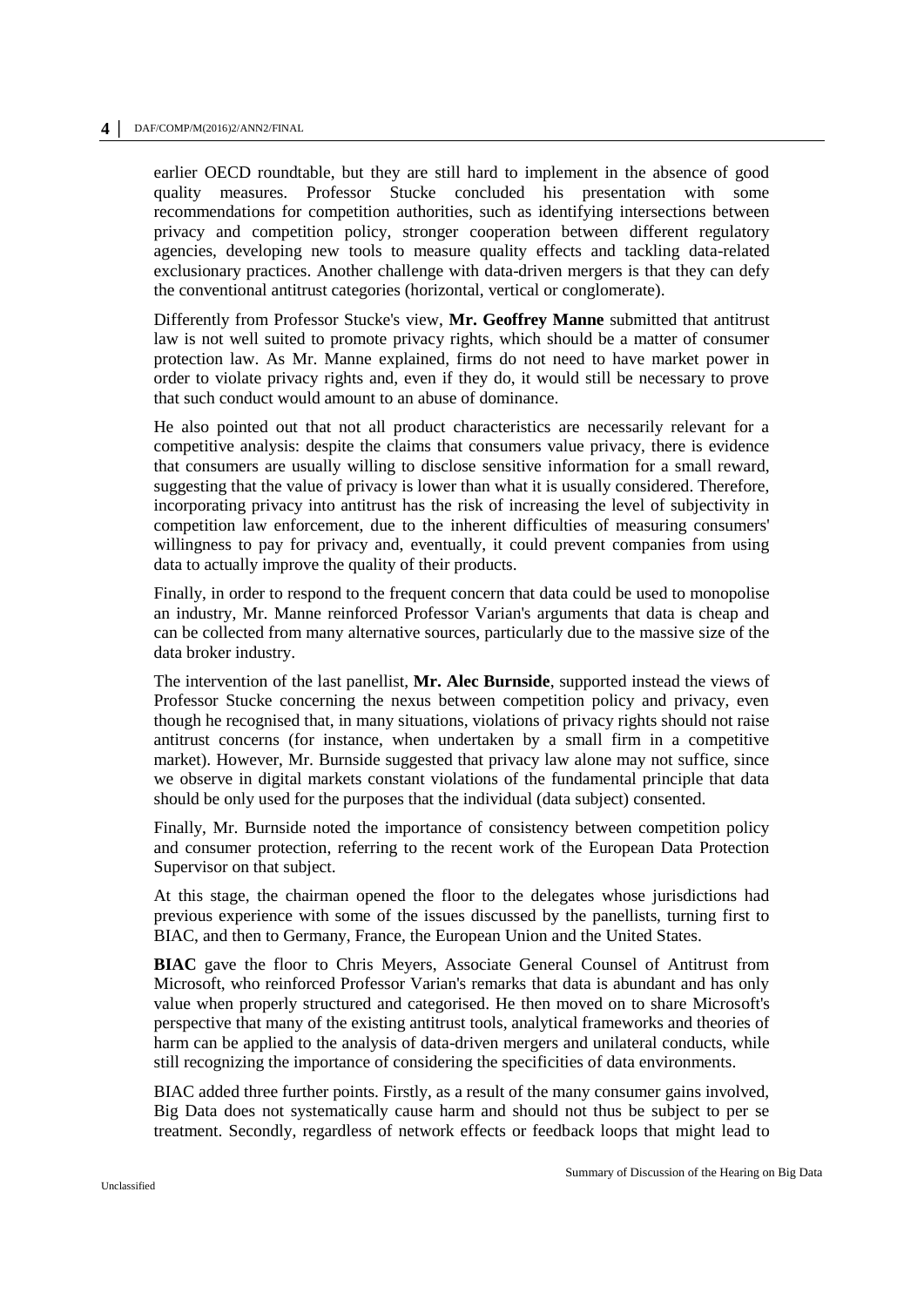dominance, Big Data should not give rise to competition law enforcement absent some anticompetitive exclusionary conduct. Thirdly, BIAC argued that the effect of data gathering and dissemination on non-traditional dimensions of competition, such as privacy, should be dissociated from competition law and addressed by other public bodies with specific expertise in that area.

**Germany** discussed the experience of the Bundeskartellamt in the analysis of the digital economy, referring to its paper on platforms and to the joint study on Big Data with the French Autorité de la Concurrence, as well as to some of its groundwork. Germany argued that, when dealing with competition cases, data can be an important parameter to assess market power. Germany noted that network effects may result in winner-takes-all outcomes and therefore suggested that agencies should adapt the theories of harm to the developments in the industry. As an example, during an ongoing investigation, the Bundeskartellamt considered data as a potential factor for market power when assessing a dominant position, and is currently examining whether terms of service that reduce data protection may be a form of exploitative abuse. Finally, while competition agencies have already started dealing with personal data, new challenges may arise in the future due to the fact that indispensable data is starting to be produced and exchanged by machines.

The intervention of **France** focused on two points about the role of data on competition. Firstly, the collection of consumer data has brought a price for the use of online platforms that used to be free in the past. Hence, in the same way mergers are assessed based on their potential effects on prices, merger review should also account for the risk of increased transfers of data. For that, traditional factors should be considered, such as whether there are potential entrants exerting competitive pressure and whether firms compete, in fact, on privacy / confidentially dimensions. Secondly, Big Data may modify the nature of competition between digital operators, by creating lock-in to suppliers that control personal data, increasing thus switching costs and raising barriers to entry. Competition authorities should then carefully examine on a case-by-case basis to what extent business performance depends on the ability to collect data; evaluate the degree of substitutability between different datasets; and identify the amount of data required for an entrant to compete.

After noting that the Big Data debate has been extremely broad in terms of potential theories of harm, the **European Commission** identified two essential claims about the implications of data for competition law enforcement. The first claim is that online companies do not provide the level of privacy that consumers want. On this matter, the European Commission argued that data protection as a measure of quality can potentially be an important aspect of competition policy, though it is not necessarily an aspect that matters for all consumers. Despite the common concerns that many of the personal data issues arise in zero price markets, these markets have been covered in multiple cases by EU data protection law, consumer protection law and competition law. The second claim is that some online service providers collect large amounts of data to improve their products, accumulating an insurmountable advantage over competitors. In this case, the European Commission suggests treating data as any other input: for instance, in vertical mergers, one should consider the risks of foreclosure; and, in exclusionary abuses, one should weight carefully remedies such as requirements to share data. But before any such interventions, it is crucial to identify whether data is a key element for product success, whether data is replicable or available from other sources, and how quickly data becomes outdated.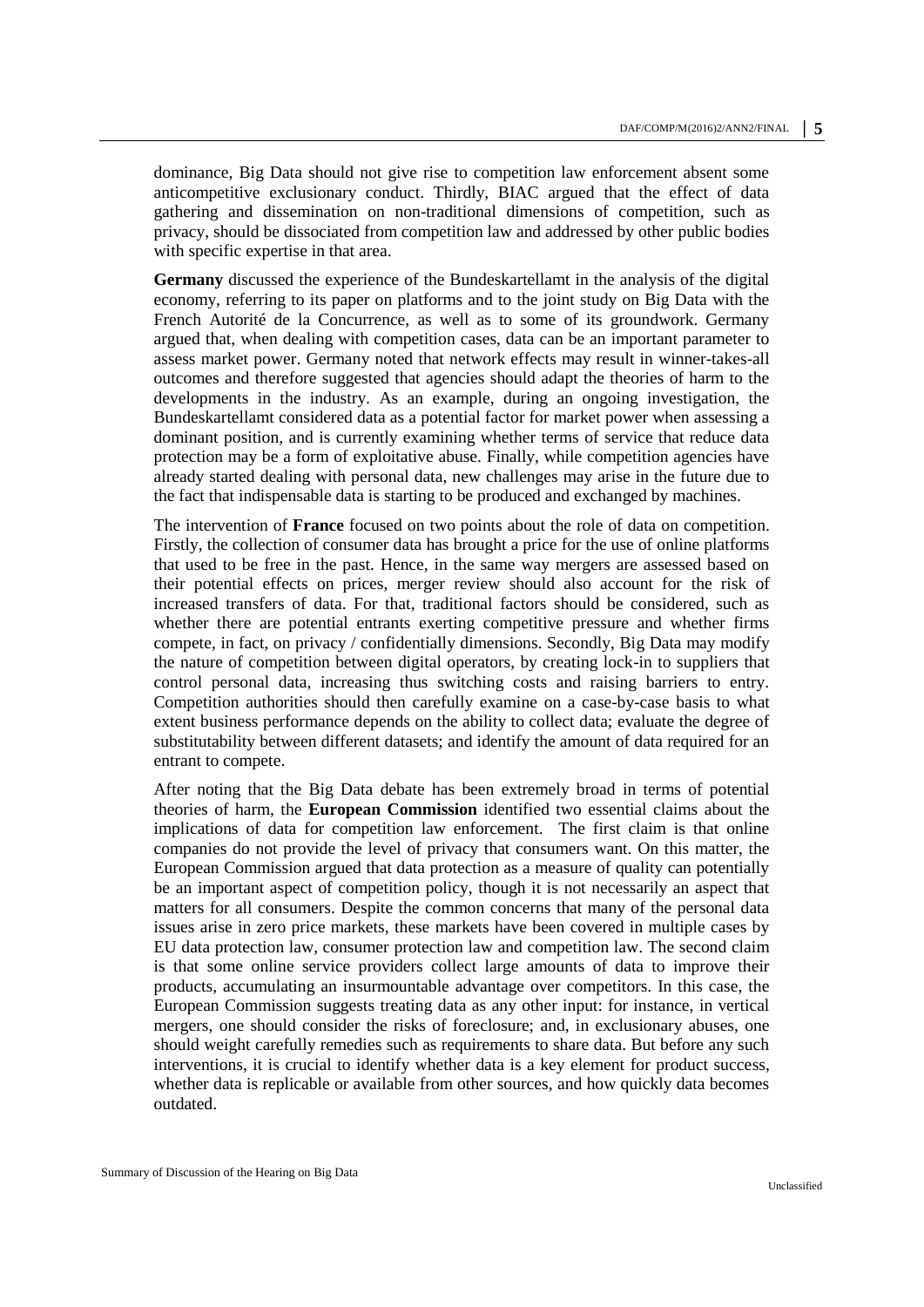The Federal Trade Commission of the **United States** discussed some reasons for the great interest on Big Data in the antitrust community. While companies have been collecting data for a long time, they are increasingly collecting large amounts of private information from consumers using cross-device tracking, in part enabled by the development of the internet of things, artificial intelligence and virtual reality. Also, the modern tools of data analytics provide companies with a substantial power to make inferences and predictions. In term of implications for competition agencies, the FTC stated that a key issue is to analyse whether data is enhancing market power. For instance, in a former investigation of a notified merger, the FTC analysed whether the combination of the databases of both parties would enhance market power of the merged entity. The FTC also recognised effects on privacy as a potential issue, but unless there is evidence that competition takes place on privacy dimensions, those concerns should be left to a data protection authority to address. In other words, despite the importance of understanding how firms are using Big Data and to consider new theories of harm, any actions by competition agencies should be justified by harm to the competitive process.

## **3. Data regulation and competition policy**

The chairman moved to the third part of the roundtable to discuss whether and how data regulation could be used either as an alternative or a complement to competition law enforcement in addressing some of the concerns previously identified. The chairman gave the floor first to the European Protection Data Supervisor and then to the United Kingdom.

The representative of the European Data Protection and Privacy Supervisor (EDPS) of the **European Union** emphasised that the combination of market power with personal information and data analytics may affect fundamental human rights, not only privacy, but also consumer choice, freedom of speech and non-discrimination. Whereas the EDPS agreed that competition law is not meant to address violations of privacy and data protection law, it recognised that, within some limits, competition law enforcement could address failures in digital markets. In particular, in merger control and abuse of dominance cases, competition authorities may look at other dimensions of competition such as quality choice and innovation; and consider theories of harm involving the use of covert tracking and massive collection of personal data with the purpose to exclude competitors. The EDPS also discussed in a recently published paper that competition and privacy enforcement have very similar goals, which could be better achieved through cooperation and a close dialogue between the different agencies. The new data protection rules on data portability are an important example of regulation that may enhance both competitiveness and privacy protection. The EDPS has hence been in contact with a number of regulatory agencies across jurisdictions, to promote the sharing of information and cooperation in enforcement decisions.

After recognizing the benefits of the data economy for businesses and consumers, the **United Kingdom** expressed concerns that firms may have few incentives for transparency in the absence of some regulatory response, and that a lack of confidence by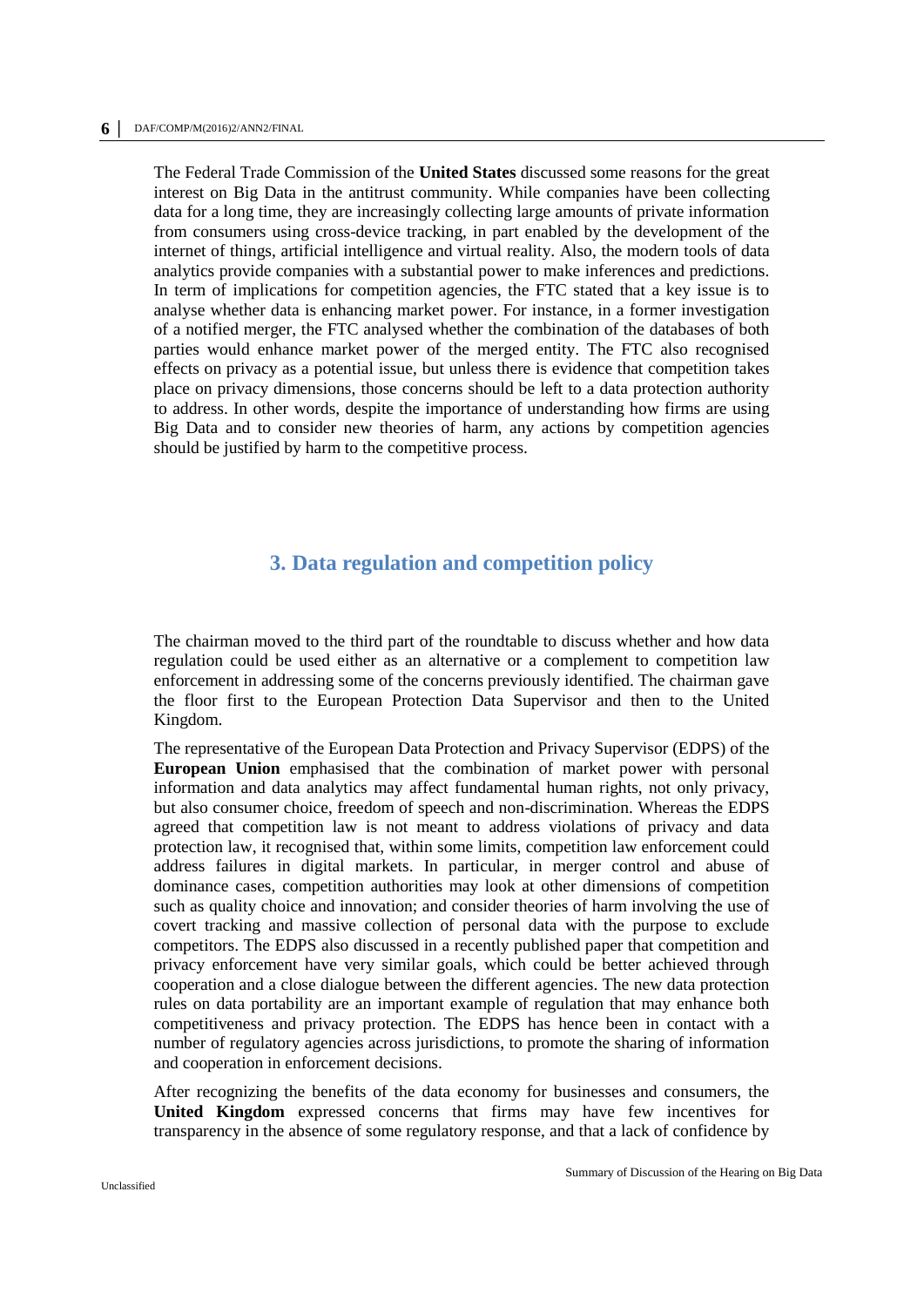consumers may eventually undermine the market. In this context, the Competition and Market Authority has undertaken a call for information on the commercial use of consumer data and analysed the design of some regulations of online markets. In particular, there seems to be an area for improvement in the regulatory framework of online cookies (currently regulated under the 2003 EU directive), as consumers still have substantial difficulties in opting out or removing cookies.

### **4. Closing remarks**

The chairman turned again to the invited experts, asking for their closing remarks.

In his final intervention, **Professor Hal Varian** discussed the high level of data protection and security offered by some online companies, as it can be seen from all sorts of sensitive questions that consumers are willing to ask to search engines as compared to the information they would be willing to reveal elsewhere.

**Mr. Alec Burnside** submitted that while consumers frequently reveal sensitive information online, that suggests that most individuals are not fully aware of the private information they give away. Also, even consumers who take actions to protect their privacy might still be traced online.

**Professor Annabelle Gawer** discussed the great economic value that has been created by new business models in the digital economy, alerting though to the importance of adapting rules and governance in order to take better advantage of the new technologies and to promote collective interests.

**Professor Geoffrey Manne** remarked that there is still a lot to learn in this area and, as result, it is important to do further investigation before introducing new theories of harm or changing the principles of competition law enforcement.

**Professor Maurice Stucke** argued that competition policy can play an important role in responding to the anti-competitive risks posed by Big Data, which have become too big to be ignored. He added that another important issue not discussed at the Hearing is how algorithms and Big Data may enable firms to collude in novel ways.

The chairman concluded that the current concerns about Big Data are not a fad and he identified two fundamental ways through which Big Data can be incorporated into competition law enforcement: data can be treated as an asset/input that enables anticompetitive practices; and as a quality element of competition that increases customization but reduces privacy. While the discussion suggested that it may be enough to adapt existing tools in order to address Big Data as an asset, there is more work to do in order to incorporate data as a quality/performance issue into competitive analysis. The chairman proposed as future work the analysis of lock-in effects and highlighted the importance of cooperation between competition authorities and other agencies of consumer protection, in order to reduce any systemic risk of trust that could undermine the functioning of digital markets.